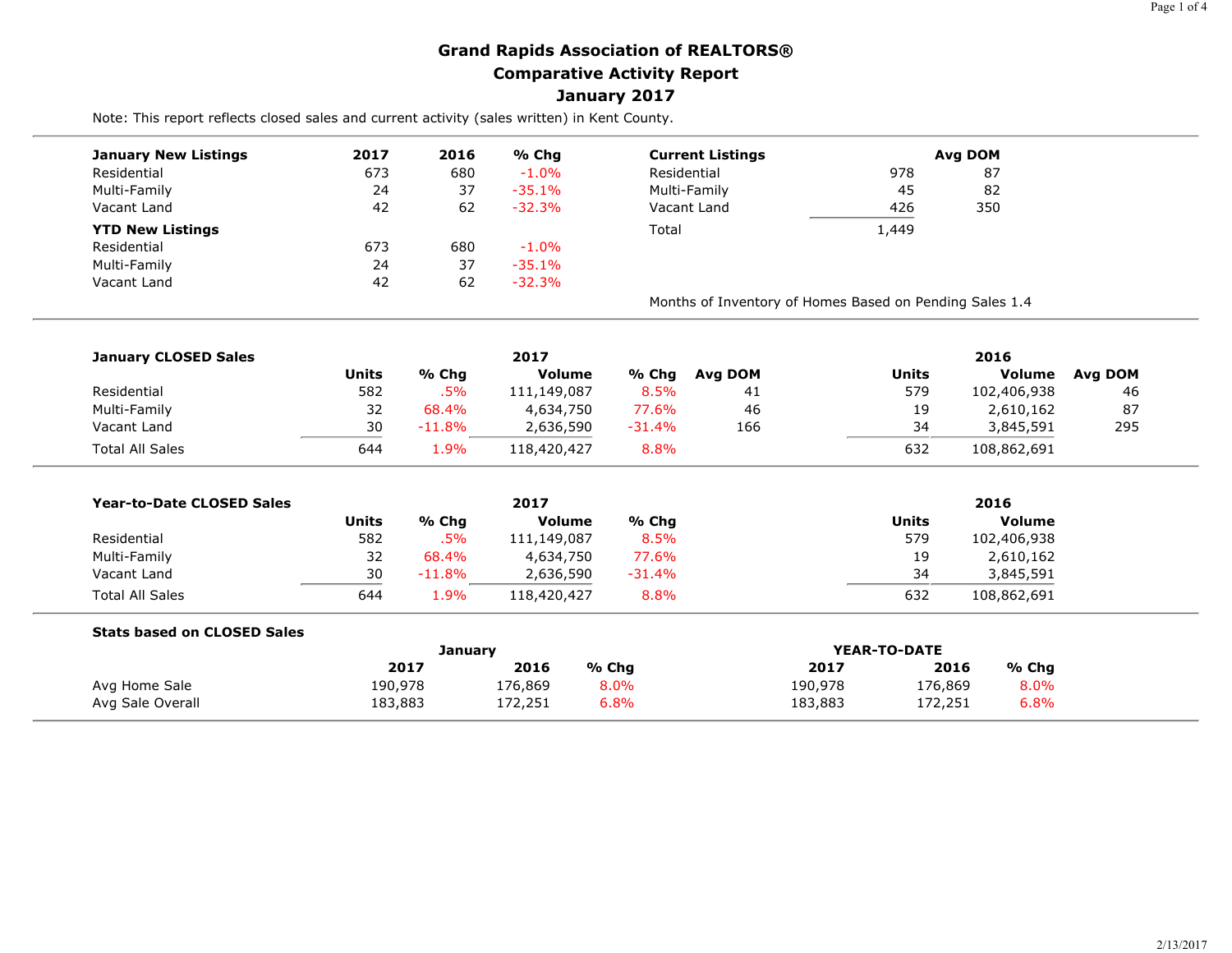|                                     |                |       |               |          |         |         |              |             | Page 2 of 4 |
|-------------------------------------|----------------|-------|---------------|----------|---------|---------|--------------|-------------|-------------|
| <b>January Pending Sales</b>        |                |       | 2017          |          |         |         |              | 2016        |             |
|                                     | <b>Units</b>   | % Chg | Volume        | % Chg    | Avg DOM |         | <b>Units</b> | Volume      | Avg DOM     |
| Residential                         | 680            | .3%   | 136,838,205   | 8.1%     | 44      |         | 678          | 126,625,008 | 54          |
| Multi-Family                        | 31             | .0%   | 5,000,076     | 12.7%    | 63      |         | 31           | 4,437,450   | 51          |
| Vacant Land                         | 41             | 28.1% | 3,066,190     | $-18.1%$ | 215     |         | 32           | 3,742,147   | 176         |
| <b>Total All Sales</b>              | 752            | 1.5%  | 144,904,471   | 7.5%     |         |         | 741          | 134,804,605 |             |
| <b>Year-to-Date PENDING Sales</b>   |                |       | 2017          |          |         |         |              | 2016        |             |
|                                     | <b>Units</b>   | % Chg | <b>Volume</b> | % Chg    |         |         | <b>Units</b> | Volume      |             |
| Residential                         | 680            | .3%   | 136,838,205   | 8.1%     |         |         | 678          | 126,625,008 |             |
| Multi-Family                        | 31             | .0%   | 5,000,076     | 12.7%    |         |         | 31           | 4,437,450   |             |
| Vacant Land                         | 41             | 28.1% | 3,066,190     | $-18.1%$ |         |         | 32           | 3,742,147   |             |
| <b>Total All Sales</b>              | 752            | 1.5%  | 144,904,471   | 7.5%     |         |         | 741          | 134,804,605 |             |
| <b>Stats based on PENDING Sales</b> |                |       |               |          |         |         |              |             |             |
|                                     | <b>January</b> |       |               |          |         |         | YEAR-TO-DATE |             |             |
|                                     |                | 2017  | 2016          | % Chg    |         | 2017    | 2016         | % Chg       |             |
| Avg Home Sale                       | 201,233        |       | 186,763       | 7.7%     |         | 201,233 | 186,763      | 7.7%        |             |
| Avg Sale Overall                    | 192,692        |       | 181,923       | 5.9%     |         | 192,692 | 181,923      | 5.9%        |             |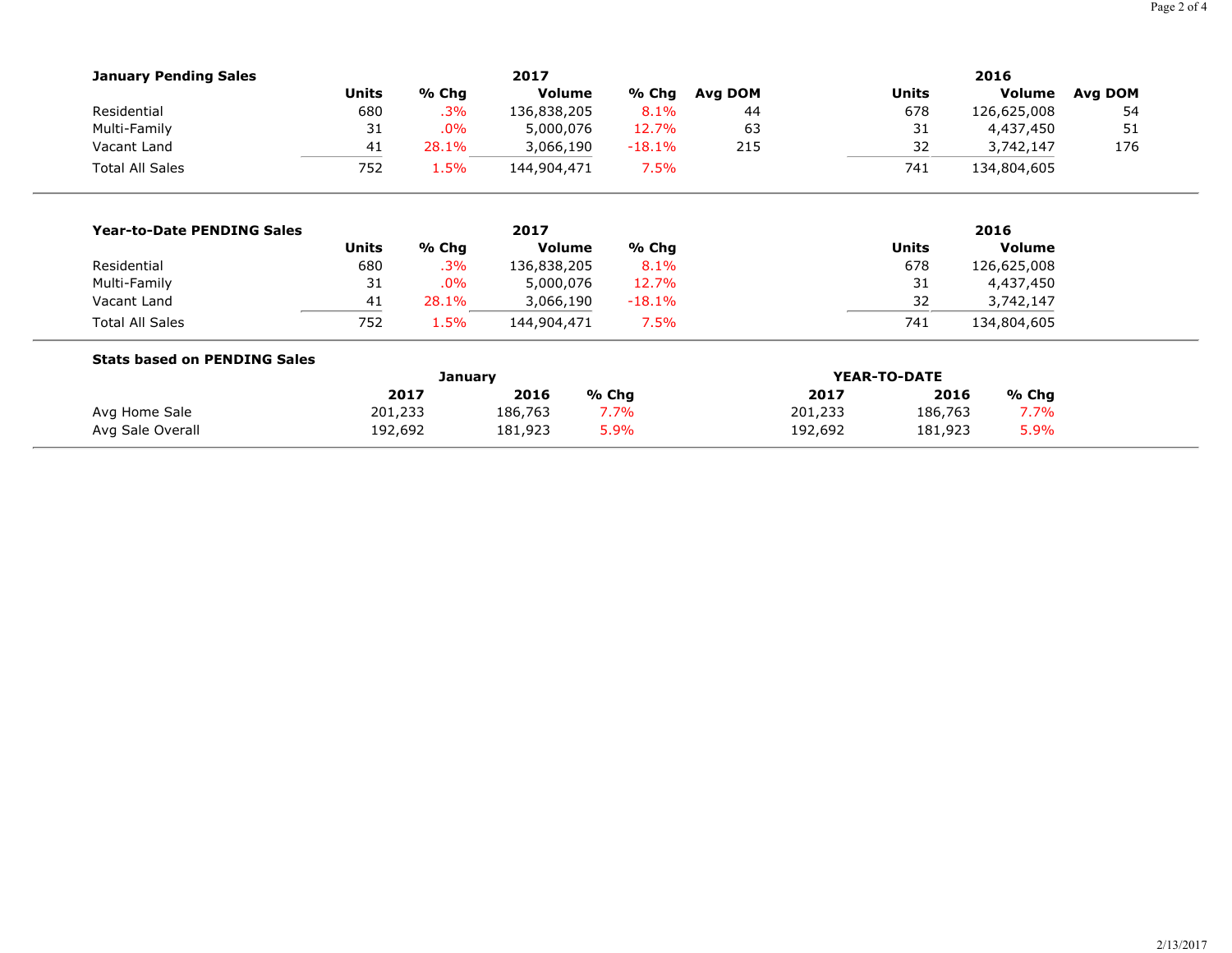## **2017 Sales of Residential Single Family Homes by Price Class**

|                    |               | <b>January</b> |         |                   |               | <b>YTD</b>    |         |               |
|--------------------|---------------|----------------|---------|-------------------|---------------|---------------|---------|---------------|
|                    | <b>Closed</b> | $\frac{1}{2}$  | Pending | $\frac{1}{2}$     | <b>Closed</b> | $\frac{1}{2}$ | Pending | $\frac{1}{2}$ |
| Under to 19,999    | 0             | .0             | 0       | .0                | 0             | .0            | 0       | .0            |
| 20,000 to 29,999   | 0             | $\cdot$        | 3       | .4                | 0             | .0            | 3       | $\cdot$       |
| 30,000 to 39,999   | 6             | 1.0            | 2       | .3                | 6             | 1.0           | 2       | $\cdot$ 3     |
| 40,000 to 49,999   | 6             | 1.0            | 14      | 2.1               | 6             | 1.0           | 14      | 2.1           |
| 50,000 to 59,999   | 16            | 2.7            | 15      | 2.2               | 16            | 2.7           | 15      | 2.2           |
| 60,000 to 69,999   | 8             | 1.4            | 14      | 2.1               | 8             | 1.4           | 14      | 2.1           |
| 70,000 to 79,999   | 22            | 3.8            | 26      | 3.8               | 22            | 3.8           | 26      | 3.8           |
| 80,000 to 89,999   | 24            | 4.1            | 24      | 3.5               | 24            | 4.1           | 24      | 3.5           |
| 90,000 to 99,999   | 25            | 4.3            | 30      | 4.4               | 25            | 4.3           | 30      | 4.4           |
| 100,000 to 119,999 | 51            | 8.8            | 52      | 7.6               | 51            | 8.8           | 52      | 7.6           |
| 120,000 to 139,999 | 75            | 12.9           | 57      | 8.4               | 75            | 12.9          | 57      | 8.4           |
| 140,000 to 159,999 | 72            | 12.4           | 85      | 12.5              | 72            | 12.4          | 85      | 12.5          |
| 160,000 to 179,999 | 50            | 8.6            | 66      | 9.7               | 50            | 8.6           | 66      | 9.7           |
| 180,000 to 199,999 | 43            | 7.4            | 55      | 8.1               | 43            | 7.4           | 55      | 8.1           |
| 200,000 to 249,999 | 64            | 11.0           | 75      | 11.0              | 64            | 11.0          | 75      | 11.0          |
| 250,000 to 299,999 | 45            | 7.7            | 65      | 9.6               | 45            | 7.7           | 65      | 9.6           |
| 300,000 to 399,999 | 36            | 6.2            | 52      | 7.6               | 36            | 6.2           | 52      | 7.6           |
| 400,000 to 499,999 | 20            | 3.4            | 20      | 2.9               | 20            | 3.4           | 20      | 2.9           |
| 500,000 to 599,999 | 7             | 1.2            | 13      | 1.9               | 7             | 1.2           | 13      | 1.9           |
| 600,000 to 699,999 | 5             | .9             | 6       | .9                | 5             | .9            | 6       | .9            |
| 700,000 to 799,999 |               | .5             |         | $\cdot$ 1         |               | $.5\,$        | 1       | $\cdot$ 1     |
| 800,000 to 899,999 | 2             | $\cdot$ 3      |         | $\cdot\mathbf{1}$ | 2             | .3            |         | $\cdot$       |
| 900,000 to 999,999 |               | $\cdot$        |         | $\cdot$ 1         |               | .2            |         | $\cdot$ 1     |
| 1,000,000 or over  | 1             | $\cdot$        | 3       | .4                |               | .2            | 3       | $\cdot$       |